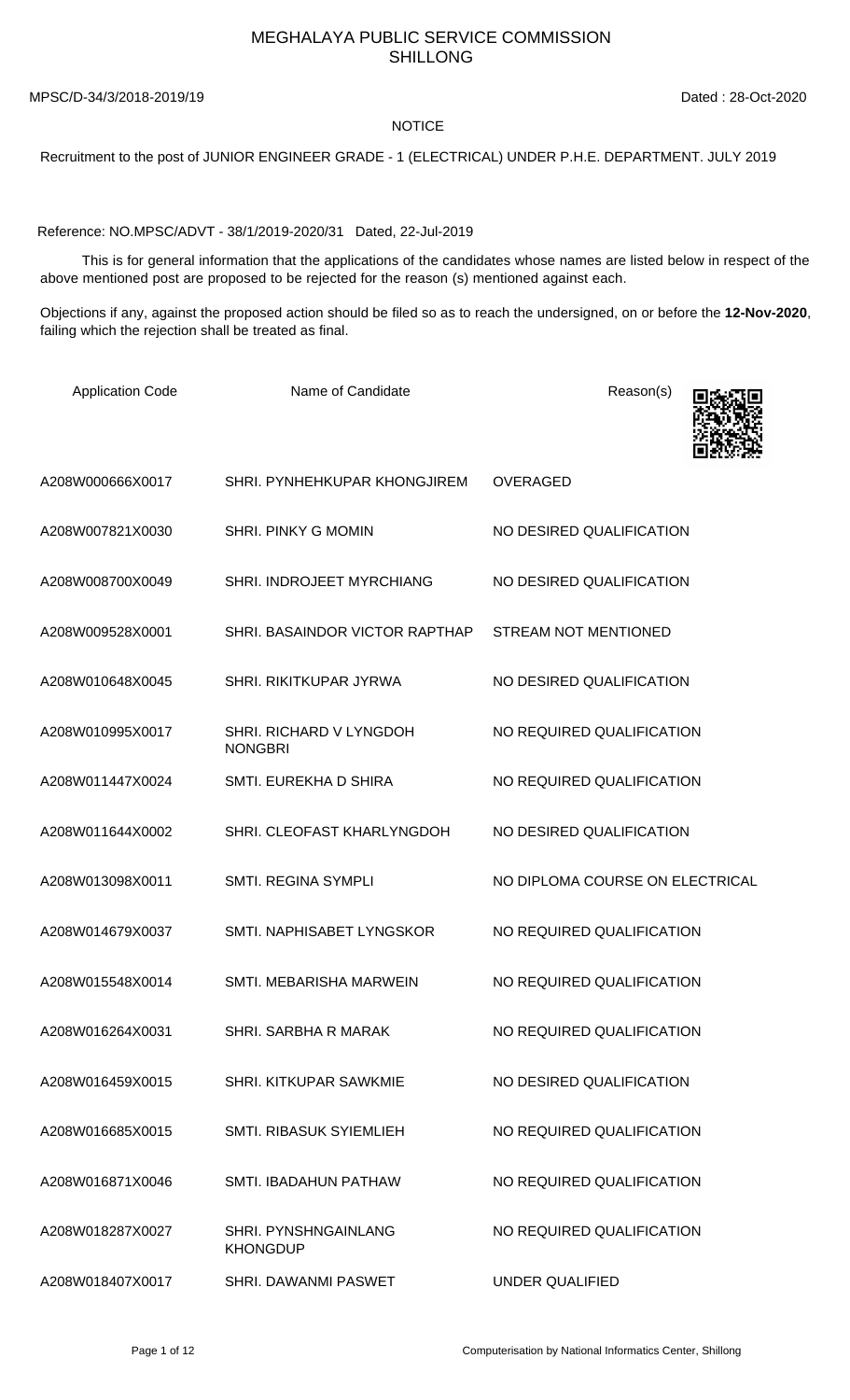Application Code **Name of Candidate Name of Candidate Reason(s)** 



|                  |                                            | LEIGLY 1700                                                    |
|------------------|--------------------------------------------|----------------------------------------------------------------|
| A208W019766X0023 | SHRI. BENEAR METRE SUCHIANG                | NO DESIRED QUALIFICATION AS<br>PRESCRIBED IN THE ADVERTISEMENT |
| A208W020640X0019 | SMTI. BELLARISHA BERNADETTE<br><b>SUNN</b> | NO DESIRED QUALIFICATION ON DIPLOMA                            |
| A208W020983X0057 | SHRI. KARIK WATRE MOMIN                    | NO REQUIRED QUALIFICATION                                      |
| A208W021005X0021 | SHRI. RANASAL R MARAK                      | NO REQUIRED QUALIFICATION                                      |
| A208W021087X0016 | SMTI. TESSA AIRI RYNJAH                    | NO REQUIRED QUALIFICATION                                      |
| A208W021202X0007 | SHRI. HELPMAN PHAWA                        | NO REQUIRED QUALIFICATION                                      |
| A208W021642X0046 | SHRI. WANKAIPOR PYRNGAP                    | NO REQUIRED QUALIFICATION                                      |
| A208W021729X0021 | <b>SHRI. BUDDEISUK SUCHIANG</b>            | NO REQUIRED QUALIFICATION                                      |
| A208W022007X0017 | SHRI. MEDONBOK LAPASAM                     | NO REQUIRED QUALIFICATION                                      |
| A208W022836X0003 | SMTI. BELLISHA A SANGMA                    | <b>UNDER QUALIFIED</b>                                         |
| A208W022876X0009 | SHRI. CAMELIUS KOKSI SANGMA                | NO REQUIRED QUALIFICATION                                      |
| A208W031581X0031 | SMTI. RISALIN LYNGDOH MAIRANG              | NO REQUIRED QUALIFICATION                                      |
| A208W032017X0006 | SHRI. RICHARD BADONBOK<br><b>LYNGKHOI</b>  | NO DESIRED QUALIFICATION                                       |
| A208W032159X0022 | <b>SHRI, KHEINKORIOO WARR</b>              | NO DESIRED QUALIFICATION AS<br>PRESCRIBED IN THE ADVERTISEMENT |
| A208W032359X0031 | SHRI. SAINKUPAR SAWIAN                     | NO REQUIRED QUALIFICATION                                      |
| A208W032363X0070 | SMTI. BENNY JUICY A SANGMA                 | NO REQUIRED QUALIFICATION                                      |
| A208W032419X0011 | SHRI. MACDONALD RK NONGRANG                | NO REQUIRED QUALIFICATION                                      |
| A208W032578X0050 | <b>SHRI. RAPHAEL SYNNAH</b>                | NO REQUIRED QUALIFICATION                                      |
| A208W032936X0010 | SMTI. EDAPHARHEMA JONES<br><b>CHULLAI</b>  | NO REQUIRED QUALIFICATION                                      |
| A208W035196X0010 | SHRI. BASHEMPHANG KHARBITHAI               | NO REQUIRED QUALIFICATION                                      |
| A208W035376X0044 | <b>SHRI. SYNRAPLANG NONGBRI</b>            | NO REQUIRED QUALIFICATION                                      |
| A208W035385X0033 | <b>SHRI. EPHRIN SYNGKLI</b>                | NO REQUIRED QUALIFICATION                                      |
| A208W035414X0014 | SMTI. DOLFYNEA SHYLLA                      | NO DESIRED QUALIFICATION ON DIPLOMA                            |
| A208W035585X0017 | <b>SMTI. CHIKYSA M MARAK</b>               | NO REQUIRED QUALIFICATION                                      |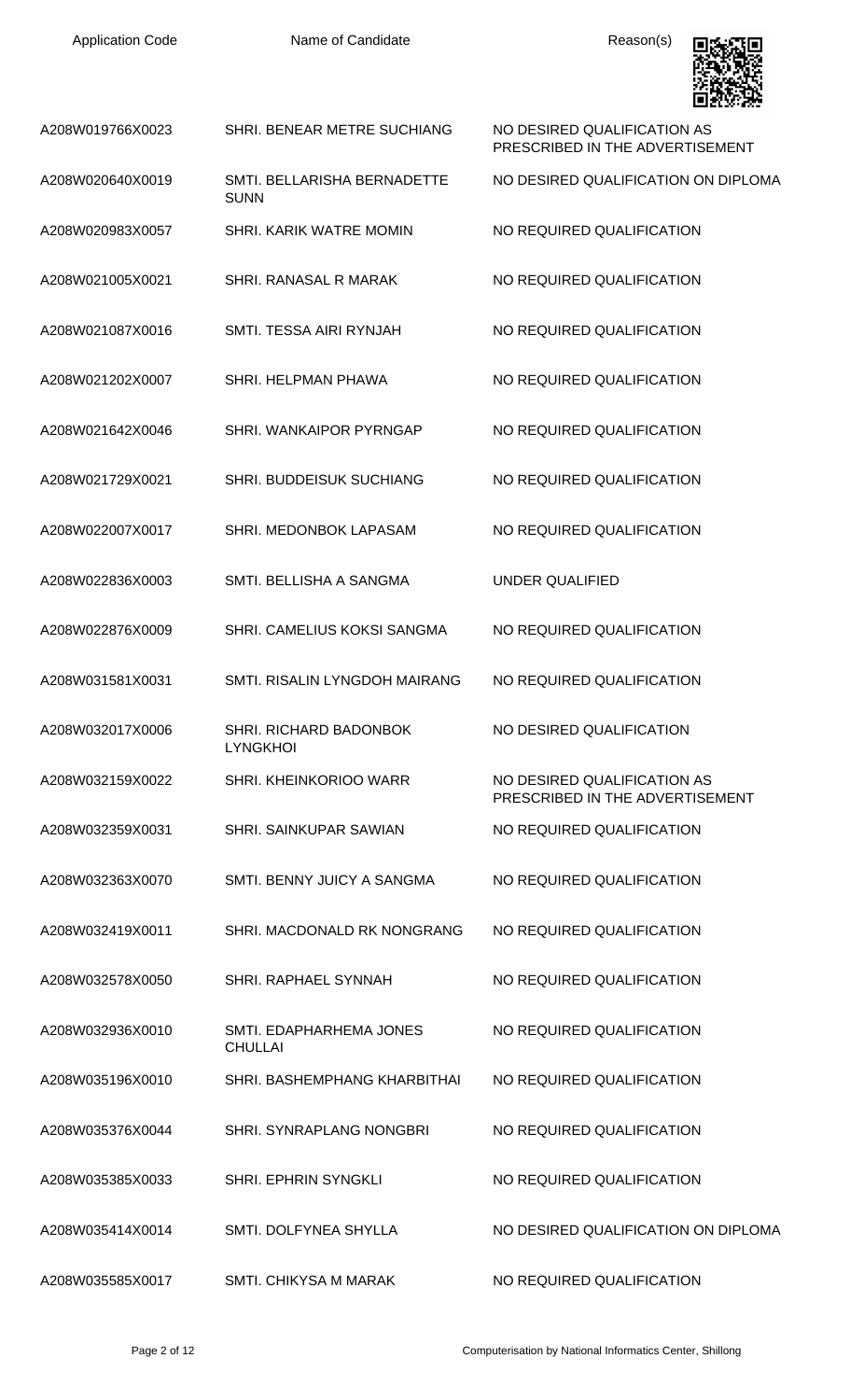Name of Candidate **Reason(s)** 



| A208W035615X0015 | <b>SMTI. ANISHA LAMIN</b>      | NO REQUIRED QUALIFICATION                                      |
|------------------|--------------------------------|----------------------------------------------------------------|
| A208W035666X0027 | <b>SHRI. SUNSHINE KHARJANA</b> | NO REQUIRED QUALIFICATION                                      |
| A208W036202X0015 | SHRI. OMOL LYNGDOH             | NO REQUIRED QUALIFICATION                                      |
| A208W036956X0062 | <b>SHRI. GRIKCHI N SANGMA</b>  | NO REQUIRED QUALIFICATION                                      |
| A208W038002X0045 | SHRI. LARI KUPAR LYNGDOH       | NO REQUIRED QUALIFICATION                                      |
| A208W038059X0007 | SMTI. AIDASHISHA KHARMYNDAI    | <b>OVERAGED</b>                                                |
| A208W038642X0058 | <b>SMTI. IARISUK MARNGAR</b>   | NO REQUIRED QUALIFICATION                                      |
| A208W038669X0029 | <b>SMTI. RIWANHUN SAMATI</b>   | NO REQUIRED QUALIFICATION                                      |
| A208W038775X0028 | <b>SHRI. JEW WANN</b>          | NO DESIRED QUALIFICATION                                       |
| A208W038865X0008 | SMTI. SONIKA MASKUT            | NO REQUIRED QUALIFICATION                                      |
| A208W041206X0012 | <b>SHRI. RINTU G MOMIN</b>     | NO DESIRED QUALIFICATION                                       |
| A208W044110X0033 | SHRI. BEBERTSTAR LYNGDOH       | NO REQUIRED QUALIFICATION                                      |
| A208W044861X0008 | SMTI. ELICIA TERA CH MARAK     | NO REQUIRED QUALIFICATION                                      |
| A208W046262X0031 | SHRI. DOMINIC LYNGDOH          | NO DESIRED QUALIFICATION                                       |
| A208W049139X0009 | SMTI. AZEL MESHA J KHARBHIH    | NO REQUIRED QUALIFICATION                                      |
| A208W049244X0025 | <b>SHRI. VIANNY WAHLANG</b>    | NO REQUIRED QUALIFICATION                                      |
| A208W049584X0010 | SHRI. KSANKUR KHONGWAR         | NO DESIRED QUALIFICATION AS<br>PRESCRIBED IN THE ADVERTISEMENT |
| A208W049674X0040 | <b>SHRI. LELIN HAJONG</b>      | NO REQUIRED QUALIFICATION                                      |
| A208W050274X0025 | SHRI. DAYOOPHI RYMBAI          | NO REQUIRED QUALIFICATION                                      |
| A208W050789X0028 | <b>SHRI. AJITAV KOCH</b>       | NO REQUIRED QUALIFICATION                                      |
| A208W051108X0027 | <b>SHRI. RIMI PYRTUH</b>       | NO REQUIRED QUALIFICATION                                      |
| A208W051570X0013 | SHRI. JOSHUA MARBANIANG        | NO REQUIRED QUALIFICATION                                      |
| A208W051598X0013 | SHRI. JOHN FRANKLY NONGSIEJ    | NO DESIRED QUALIFICATION AS<br>PRESCRIBED IN THE ADVERTISEMENT |
| A208W052050X0012 | SHRI. WANIARAP LANGBANG        | NO REQUIRED QUALIFICATION                                      |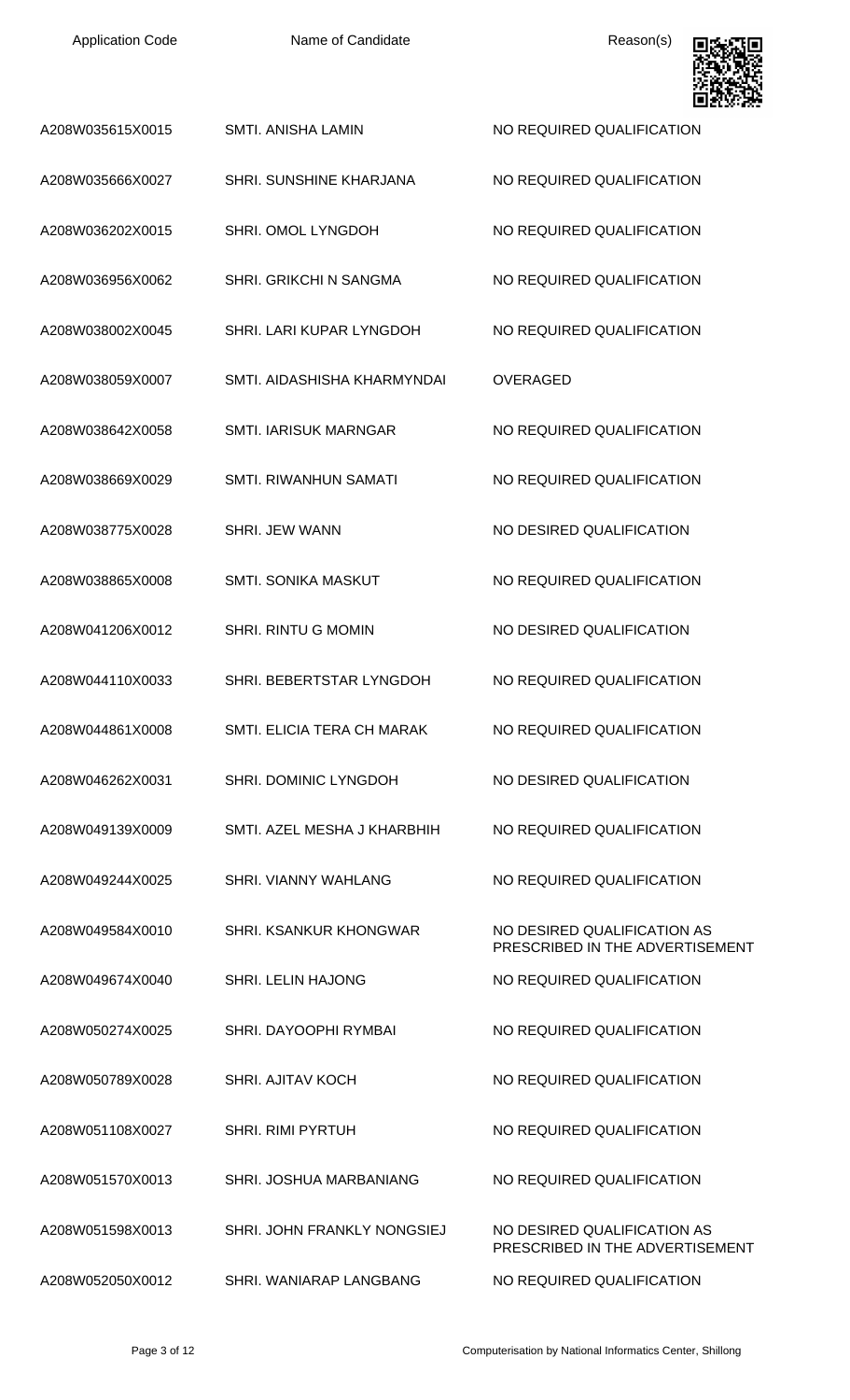| <b>Application Code</b> | Name of Candidate                           | Reason(s)                      |
|-------------------------|---------------------------------------------|--------------------------------|
| A208W055097X0043        | SHRI. ROSKIL CHALLAM                        | NO REQUIRED QUALIFICATION      |
| A208W055700X0005        | SHRI. LEWANSA OO LALOO                      | NO DESIRED QUALIFICATION       |
| A208W057675X0013        | SHRI. ALBERT SON DKHAR                      | NO REQUIRED QUALIFICATION      |
| A208W060967X0017        | SHRI. WONCHESTAR LYNGDOH<br><b>LYNGKHOI</b> | NO DESIRED QUALIFICATION       |
| A208W061299X0007        | SHRI. EDIE BANTEIBOR SYIEM                  | <b>UNDER QUALIFIED</b>         |
| A208W061796X0024        | SHRI. FIRMLY BIRTHSON WAHLANG               | NO REQUIRED QUALIFICATION      |
| A208W062418X0010        | SHRI. NERY KUPAR DKHAR                      | <b>STREAM NOT CLEAR</b>        |
| A208W063229X0011        | SMTI. RIBANSUK WARJRI                       | <b>STREAM NOT CLEAR</b>        |
| A208W064019X0014        | SMTI. JENIMA K SANGMA                       | NO REQUIRED QUALIFICATION      |
| A208W064205X0025        | SHRI. NIKSRAM CH MARAK                      | <b>STREAM NOT CLEAR</b>        |
| A208W064223X0023        | SHRI. ARNING N SANGMA                       | NO REQUIRED QUALIFICATION      |
| A208W064230X0006        | SHRI, DAWAN RAHNAM LYNGKHOL                 | <b>STREAMS NOT CLEAR</b>       |
| A208W064298X0003        | SHRI. SEIBOR LANG WAHLANG                   | STREAM NOT CLEAR               |
| A208W064412X0027        | SMTI. BESTCHI D SANGMA                      | NO REQUIRED QUALIFICATION      |
| A208W064423X0004        | SHRI. SHINING R MARAK                       | <b>STREAMS NOT CLEAR</b>       |
| A208W064571X0014        | SMTI. IBANDABET NYLLA<br><b>THANGKHIEW</b>  | NO REQUIRED QUALIFICATION      |
| A208W064990X0010        | SHRI. ENRICO NENGMINZA SANGMA               | STREAMS NOT CLEAR              |
| A208W065170X0010        | SHRI. JOHN CARMEN S SANGMA                  | STREAM NOT CLEAR               |
| A208W065192X0042        | SHRI. MANGKARA KHYRIEMMUJAT                 | STREAM NOT MENTIONED           |
| A208W065258X0023        | SMTI. FERDITHA M SANGMA                     | NO DESIRED QUALIFICATION       |
| A208W065441X0017        | SMTI, BIDAN GRIKCHI CH, MARAK               | NO REQUIRED QUALIFICATION      |
| A208W065492X0017        | SMTL PHERLYSHA KHARPURI                     | NO REQUIRED QUALIFICATION      |
| A208W065581X0033        | SHRI. SILMAN BOLWARI MARAK                  | <b>OUALIFICATION NOT CLEAR</b> |
| A208W065746X0009        | SHRI. RAFAEL LYNGDOH NONGLAIT               | <b>STREAM NOT CLEAR</b>        |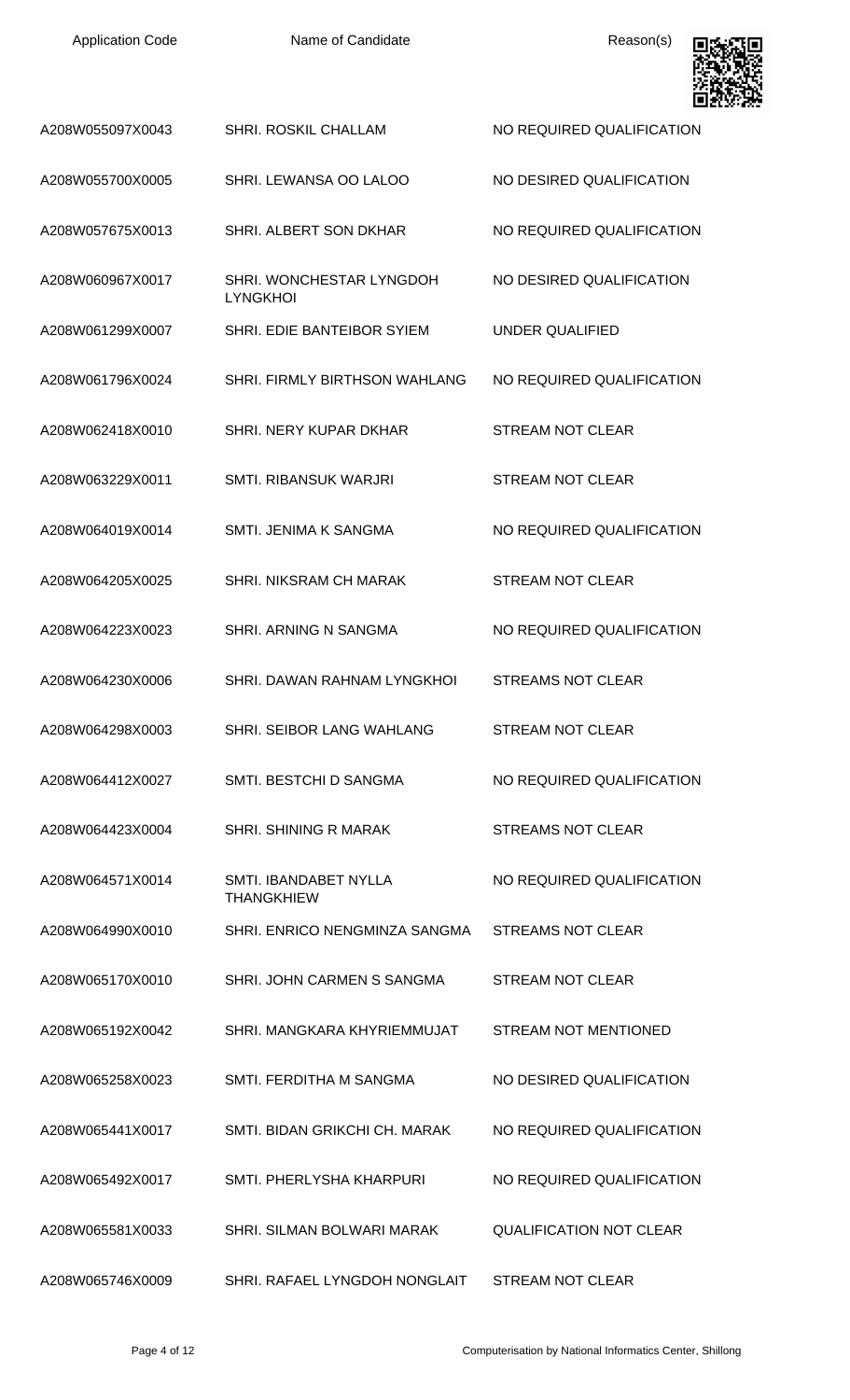| <b>Application Code</b> |  |
|-------------------------|--|
|-------------------------|--|

Name of Candidate **Reason(s)** 



| A208W065847X0016 | SMTI. LYRABLUSMITH B. MARAK              | NO REQUIRED QUALIFICATION                                      |
|------------------|------------------------------------------|----------------------------------------------------------------|
| A208W065859X0028 | SMTI. ALLICIA KADIME N SANGMA            | NO REQUIRED QUALIFICATION                                      |
| A208W066239X0002 | <b>SMTI. SONALIKA GHOSH</b>              | NO REQUIRED QUALIFICATION                                      |
| A208W066256X0006 | <b>SHRI. KITBHAH PASI</b>                | NO DESIRED QUALIFICATION AS<br>PRESCRIBED IN THE ADVERTISEMENT |
| A208W066273X0068 | <b>SHRI. IALE CHYRMANG</b>               | NO REQUIRED QUALIFICATION                                      |
| A208W066417X0086 | SHRI. BRIGHTSTAR RALIANG                 | NO REQUIRED QUALIFICATION                                      |
| A208W066435X0047 | SHRI. CHUKAN D SANGMA                    | NO REQUIRED QUALIFICATION                                      |
| A208W066445X0033 | SHRI. DABIANGPURA SUNGOH                 | NO REQUIRED QUALIFICATION                                      |
| A208W066603X0013 | SMTI. TYNGKAILIN L NONGUM                | NO REQUIRED QUALIFICATION                                      |
| A208W066861X0002 | SHRI. SANTOSH KUMAR MEENA                | <b>OVERAGED</b>                                                |
| A208W066870X0005 | SHRI. SENGKO SNAL SANGMA                 | NO SPECIALIZED SUBJECT                                         |
| A208W067101X0011 | SMTI. ELEONORA FEODORE<br><b>CHULLAI</b> | NO REQUIRED QUALIFICATION                                      |
| A208W067511X0005 | SMTI, RITALINCY MAWLEIN                  | <b>OCCUPATION NOT CLEAR</b>                                    |
| A208W067513X0004 | <b>SHRI. MALVERN LYNSHING</b>            | NO REQUIRED QUALIFICATION                                      |
| A208W067588X0011 | <b>SHRI. DAPIUNG SUNGOH</b>              | NO REQUIRED QUALIFICATION                                      |
| A208W067615X0015 | SHRI. ELVISTER DIO SANGMA                | NO SPECIALIZED SUBJECT                                         |
| A208W067730X0004 | SMTI, IAIPYNTNGEN KHARBANI               | NO REQUIRED QUALIFICATION                                      |
| A208W067914X0012 | SHRI. MACDONALD KHARBULI                 | NO SPECIALIZED SUBJECT                                         |
| A208W068163X0004 | SHRI. ROMMEL VANLAWMA A<br><b>SANGMA</b> | <b>OVERAGED</b>                                                |
| A208W068742X0003 | SMTI. BANRISHA KURKALANG                 | NO SPECIALIZED SUBJECT                                         |
| A208W068852X0007 | <b>SHRI. BARRYHOK KHARBULI</b>           | NO DESIRED QUALIFICATION                                       |
| A208W069552X0016 | SHRI. N. BANDALANG BLAH                  | <b>STREAM NOT CLEAR</b>                                        |
| A208W069641X0006 | SMTI. WARISHA PHYLLEI                    | NO REQUIRED QUALIFICATION                                      |
| A208W070199X0020 | SHRI. DAVID DEE VANCE MARNGAR            | NO REQUIRED QUALIFICATION                                      |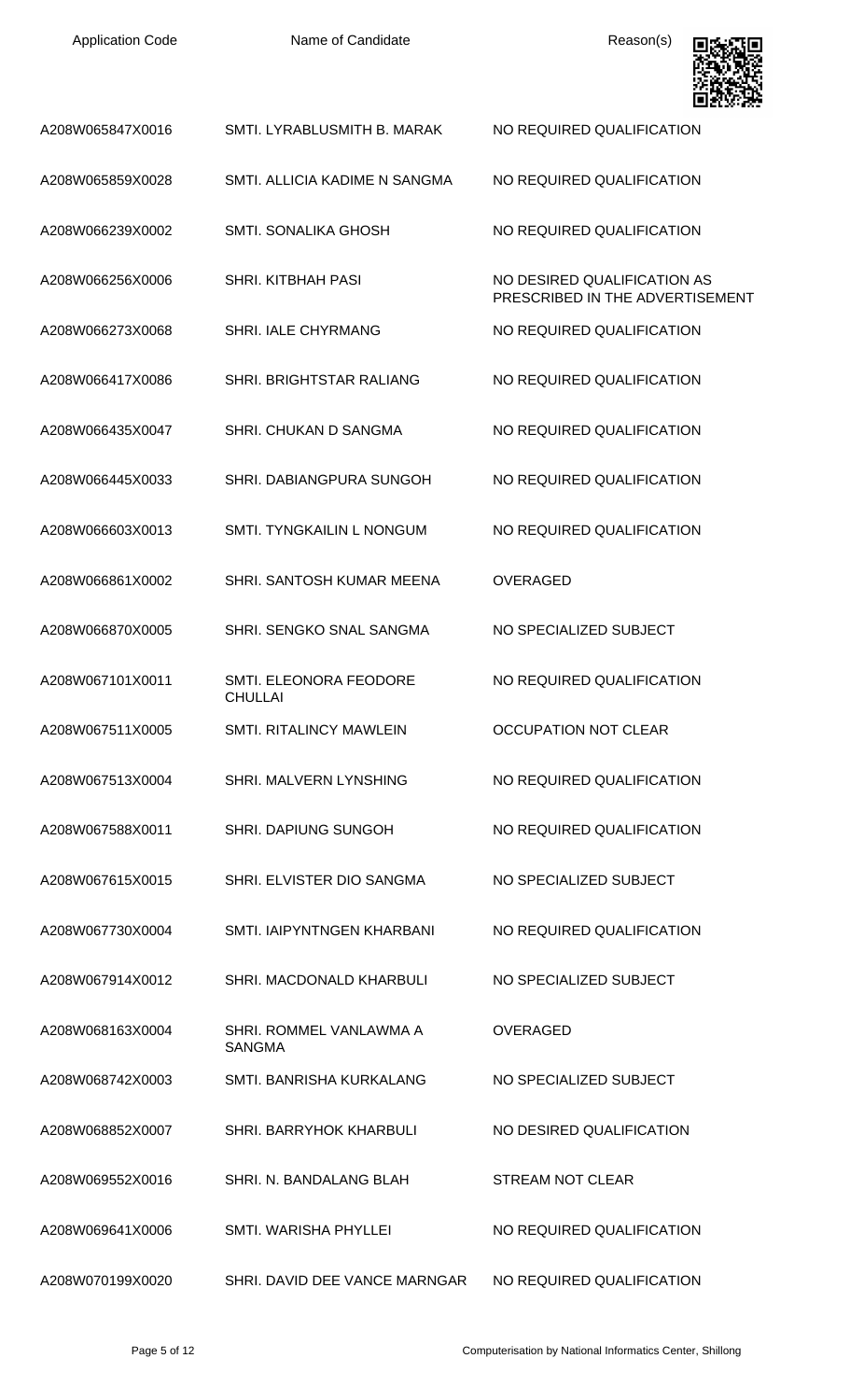| <b>Application Code</b> |  |
|-------------------------|--|
|-------------------------|--|

Name of Candidate **Reason(s)** 



|                  |                                                | ⊒cl≫ nc                                                        |
|------------------|------------------------------------------------|----------------------------------------------------------------|
| A208W070271X0003 | SHRI. ARMAN R. SANGMA                          | <b>STREAM NOT CLEAR</b>                                        |
| A208W070477X0010 | SHRI. JULLIAN MATGRIK MANDA<br><b>SANGMA</b>   | <b>OVERAGED</b>                                                |
| A208W070994X0040 | <b>SMTI. MIKATCHI CH MARAK</b>                 | NO DESIRED QUALIFICATION                                       |
| A208W072008X0014 | <b>SHRI. TEMAN G MOMIN</b>                     | <b>CLARIFICATION NEEDED ON DIPLOMA 2019</b>                    |
| A208W072051X0005 | SMTI. MEBAIADA MALNGIANG                       | NO REQUIRED QUALIFICATION                                      |
| A208W072241X0029 | SHRI. CHALMAN CH SANGMA                        | <b>STREAM NOT MENTIONED</b>                                    |
| A208W072523X0016 | SHRI. CHEMAN G MOMIN                           | NO DESIRED QUALIFICATION                                       |
| A208W073036X0009 | SHRI. DAKYNMAWLANG WARJRI                      | NO REQUIRED QUALIFICATION                                      |
| A208W073290X0013 | SMTI. NEVIDITA M NONGBET                       | NO REQUIRED QUALIFICATION                                      |
| A208W073607X0016 | SHRI. GEORGE MICHAEL<br><b>KHARNAIOR</b>       | <b>STREAM NOT MENTIONED</b>                                    |
| A208W073934X0012 | <b>SMTI. TULIKA MAJAW</b>                      | NO REQUIRED QUALIFICATION                                      |
| A208W073951X0009 | SHRI. DONY CH MARAK                            | NO REQUIRED QUALIFICATION                                      |
| A208W074299X0002 | SMTI. RISAHUN NONGRUM                          | NO REQUIRED QUALIFICATION                                      |
| A208W074773X0008 | <b>SHRI. EMIOO NONGTDU</b>                     | NO REQUIRED QUALIFICATION                                      |
| A208W076757X0002 | SMTI, ZORINMAWII A SANGMA                      | NO REQUIRED QUALIFICATION                                      |
| A208W078664X0009 | SHRI. DEIBANEHBOK NONGDHAR                     | NO DIPLOMA COURSE                                              |
| A208W079095X0002 | <b>SHRI. ANTHONY SHYLLA</b>                    | STREAM NOT MENTIONED/OVERAGED                                  |
| A208W079490X0047 | <b>SMTI. LISANDRA R MARAK</b>                  | NO REQUIRED QUALIFICATION                                      |
| A208W079665X0002 | <b>SHRI. ALWINLY KHONGWAR</b>                  | NO DESIRED QUALIFICATION AS<br>PRESCRIBED IN THE ADVERTISEMENT |
| A208W081288X0005 | <b>SHRI. CLIFFORTSON SUSNGI</b>                | NO DESIRED QUALIFICATION AS<br>PRESCRIBED IN THE ADVERTISEMENT |
| A208W081731X0007 | SMTI. BAKORDOR KYNJAI LYNGDOH<br><b>MAWNAI</b> | NO REQUIRED QUALIFICATION                                      |
| A208W082281X0032 | <b>SMTI. MAIARTA SUNGOH</b>                    | NO REQUIRED QUALIFICATION                                      |
| A208W082335X0021 | SMTI. BIDANCHISA S SANGMA                      | NO REQUIRED QUALIFICATION                                      |
| A208W082364X0009 | SHRI. ALFRED KHARBULI                          | NO DESIRED QUALIFICATION AS<br>PRESCRIBED IN THE ADVERTISEMENT |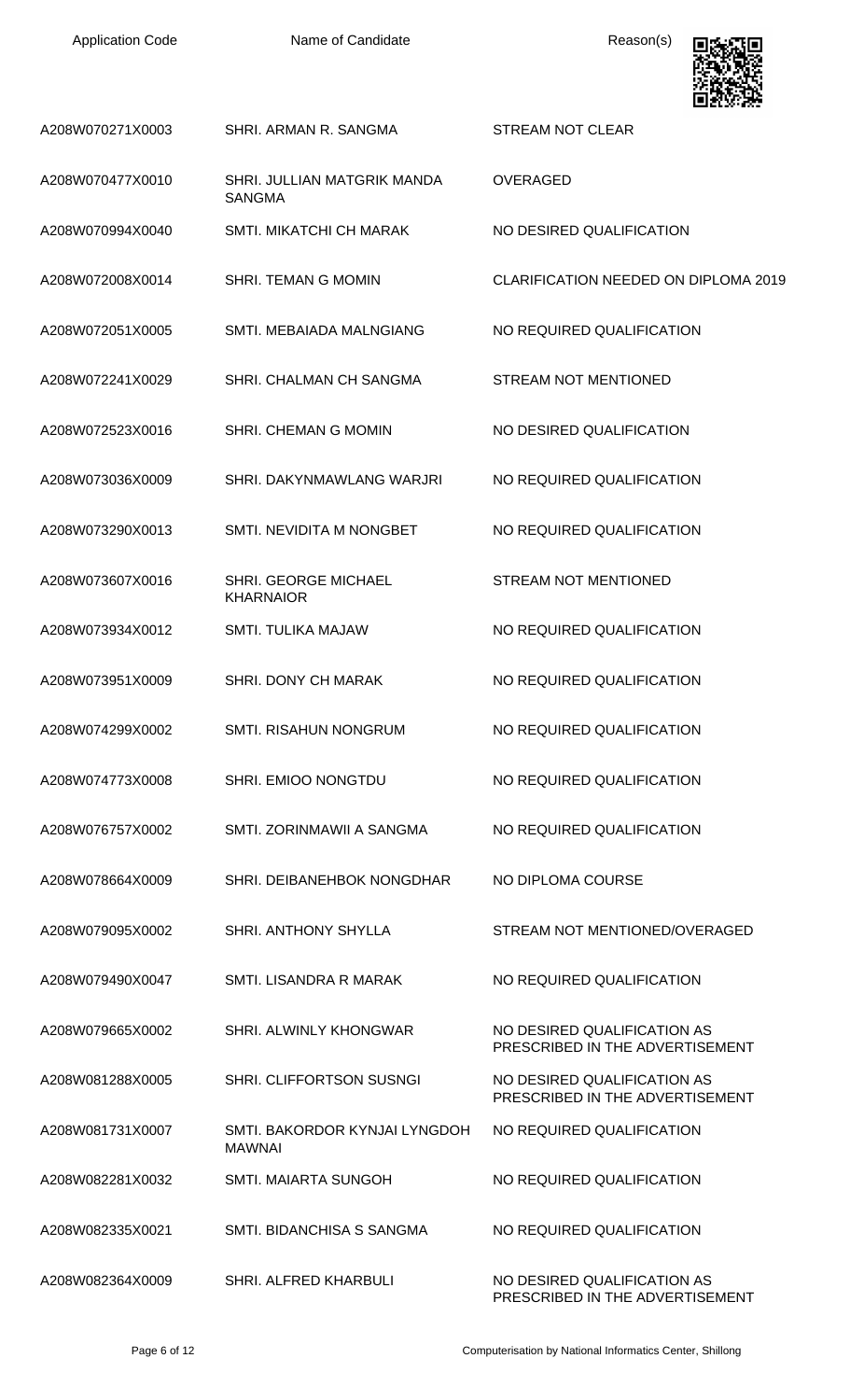

| A208W082420X0005 | SHRI. GILBERTSTONE LYNGDOH<br><b>MAWLONG</b> | NO DESIRED QUALIFICATION AS<br>PRESCRIBED IN THE ADVERTISEMENT               |
|------------------|----------------------------------------------|------------------------------------------------------------------------------|
| A208W082569X0009 | SHRI. ANDY WHITEFIELD WAHLANG                | NO REQUIRED QUALIFICATION                                                    |
| A208W082995X0010 | SHRI. WANMIDAMEPAIA LAMARE                   | NO REQUIRED QUALIFICATION                                                    |
| A208W083303X0008 | <b>SMTI. NAEKINI BTHUH</b>                   | NO REQUIRED QUALIFICATION                                                    |
| A208W083341X0017 | SHRI. RALPH JASON RANEE                      | NO REQUIRED QUALIFICATION                                                    |
| A208W083368X0017 | <b>SHRI. OMESA SHYLLA</b>                    | NO REQUIRED QUALIFICATION                                                    |
| A208W085236X0013 | SHRI. MANRIK MATGRIK M MARAK                 | NO REQUIRED QUALIFICATION                                                    |
| A208W085312X0010 | <b>SHRI. MANBHALANG SYNJRI</b>               | <b>CLARIFICATION ON DATE &amp; MONTH OF</b><br>PASSING/ STREAM NOT MENTIONED |
| A208W085367X0003 | SMTI, CHIANA TIMBORI R. MARAK                | NO REQUIRED QUALIFICATION                                                    |
| A208W086292X0011 | SHRI. MALCOLM M MARAK                        | NO REQUIRED QUALIFICATION                                                    |
| A208W086531X0009 | SHRI. THRICETY CHEANSAL M<br><b>SANGMA</b>   | NO REQUIRED QUALIFICATION                                                    |
| A208W087307X0003 | <b>SHRI. PYNSHIDA LAW</b>                    | NO REQUIRED QUALIFICATION                                                    |
| A208W087980X0001 | SHRI. RONALDO LAMARE                         | NO REQUIRED QUALIFICATION                                                    |
| A208W088560X0009 | SHRI. DRYAN M SANGMA                         | NO REQUIRED QUALIFICATION                                                    |
| A208W095557X0016 | SHRI. BLOSTARWELL MAWBLEI                    | NO REQUIRED QUALIFICATION                                                    |
| A208W101651X0005 | SMTI. LAIAHUNLANG MARBANIANG                 | <b>UNDER QUALIFIED</b>                                                       |
| A208W103003X0004 | SMTI. RIKASALON WAHLANG                      | <b>UNDER QUALIFIED</b>                                                       |
| A208W300045X0002 | SHRI. KSANKUPAR LYNGDOH                      | NO REQUIRED QUALIFICATION                                                    |
| A208W301057X0007 | SHRI. RUDOLF NONGRUM                         | <b>UNDER QUALIFIED</b>                                                       |
| A208W301407X0004 | SHRI. AKASH DAJIED KHARKONGOR                | NO REQUIRED QUALIFICATION                                                    |
| A208W301716X0006 | SHRI. FASTAR KHARSUNAI                       | NO REQUIRED QUALIFICATION                                                    |
| A208W302072X0003 | SMTI. DEIVIKA SARIANG                        | NO REQUIRED QUALIFICATION                                                    |
| A208W302111X0017 | SHRI, RAJ KUMAR MISHRA                       | OVERAGED/NO REQUIRED SUBJECT                                                 |
| A208W302151X0002 | SMTI. NIHAME LAMIKA PASSAH                   | NO REQUIRED QUALIFICATION                                                    |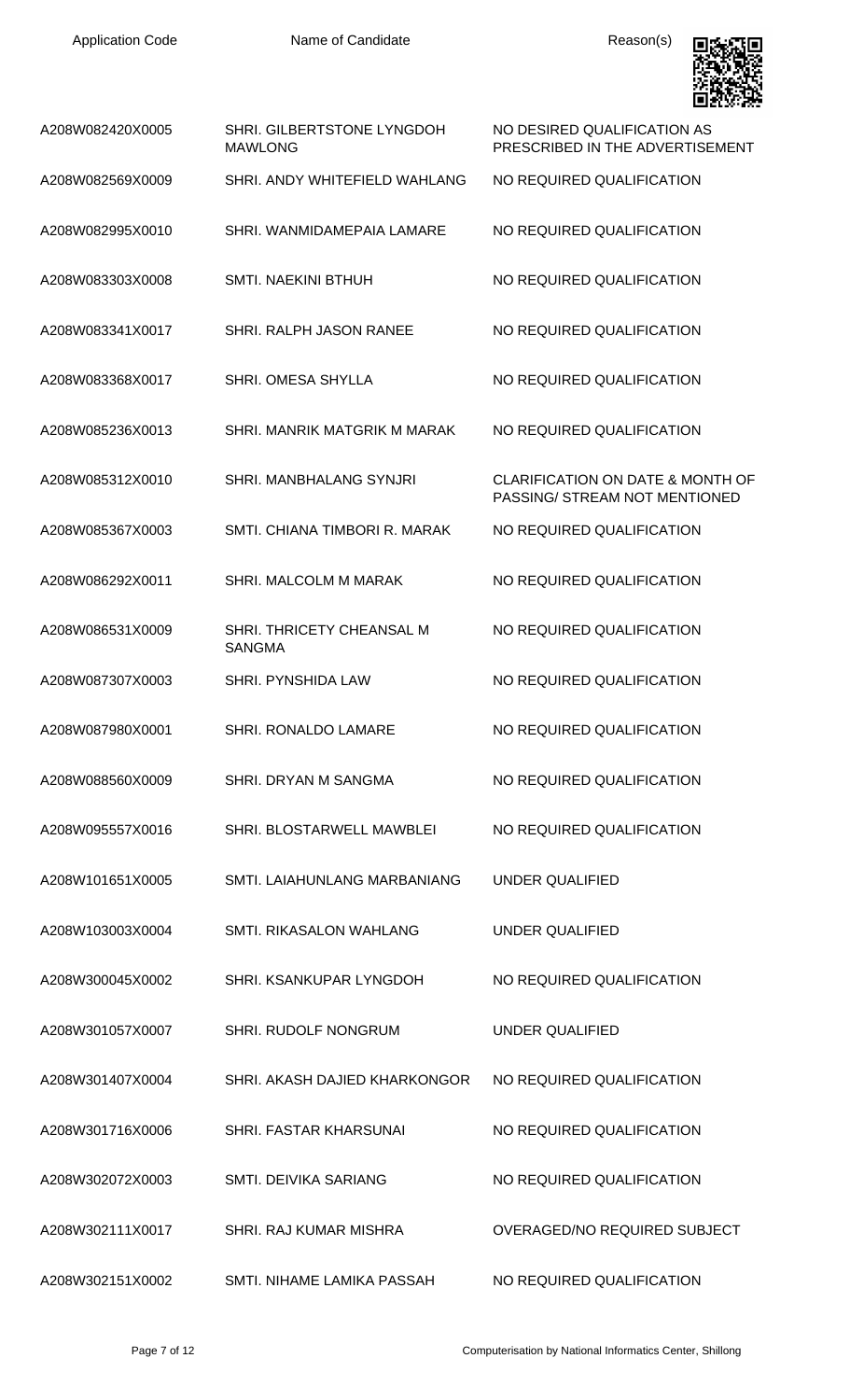| <b>Application Code</b> |  |
|-------------------------|--|
|-------------------------|--|

Name of Candidate **Name of Candidate** Reason(s)

NO REQUIRED QUALIFICATION

PASSING

PASSING

PASSING

PASSING

UNDER QUALIFIED

PRESCRIBED IN THE ADVERTISEMENT



A208W302221X0002 SHRI. SHAWAS KYNDOH NO REQUIRED QUALIFICATION

A208W302227X0010 SHRI. AIBOKLANG LYNGDOH NONGLAIT

A208W302249X0004 SHRI. PROSPERLY SUCHIANG NO DESIRED QUALIFICATION AS

A208W302288X0007 SHRI. DINONATH HAJONG CLARIFICATION ON DATE & MONTH

A208W302342X0002 SMTI. MARQUEEN MARY SUN NO REQUIRED QUALIFICATION

A208W302494X0001 SHRI. CONSTANTINE SIANGSHAI UNDER QUALIFIED

A208W302980X0006 SHRI. VEER SINGH MEENA CLARIFICATION ON DATE & MONTH OF

A208W303331X0002 SHRI. KINDSTAR M MARAK NO REQUIRED QUALIFICATION

A208W303431X0001 SHRI. JULIUS KHARLYNGDOH CLARIFICATION ON DATE & MONTH OF

A208W303498X0002 SHRI. TANMAY MISHRA NO REQUIRED QUALIFICATION

A208W303570X0007 SHRI. FRANCHISWELL CH. MARAK NO REQUIRED SUBJECT

A208W304016X0001 SHRI. K RAVI CLARIFICATION ON DATE & MONTH OF

A208W304174X0002 SHRI. PROSHIDH PROSONNO HAJONG

A208W305002X0002 SMTI. POONAM KUMARI NO REQUIRED QUALIFICATION

A208W305196X0001 SHRI. PYNDAPLANG KHARKONGOR NO REQUIRED QUALIFICATION

A208W305449X0001 SHRI. ETHELBERT RANGSLANG CLARIFICATION ON DATE & MONTH OF

A208W305790X0001 SMTI. BANSARA NONGSHLI NO REQUIRED QUALIFICATION

A208W306090X0001 SMTI. BIBALACIA KHARKONGOR NO REQUIRED QUALIFICATION/OVERAGED

A208W306181X0001 SHRI. HEIMONMITRE LALOO STREAM NOT MENTIONED

A208W306213X0003 SHRI. EBIANG CHYRMANG NO REQUIRED QUALIFICATION

A208W306631X0001 SMTI. PYNHUNLANGKI SANA NO REQUIRED QUALIFICATION

A208W306738X0003 SMTI. LARIDA KHARPRAN NO REQUIRED QUALIFICATION

A208W307696X0001 SHRI. SENGURA D MARAK UNDER QUALIFIED

A208W307750X0003 SMTI. ZAREEN KHARPHANBUH CLARIFICATION ON DATE & MONTH OF

PASSING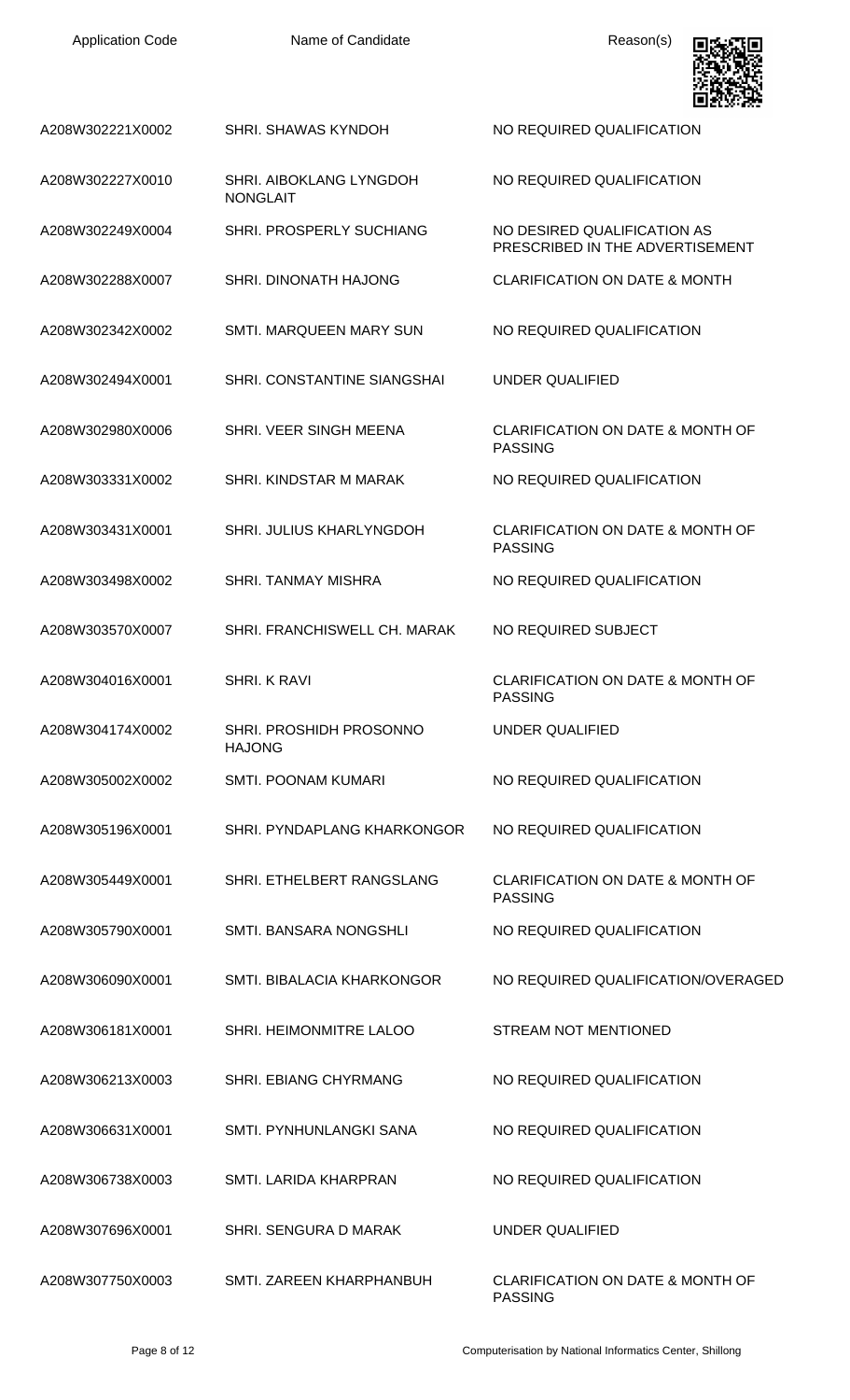

| A208W307831X0001 | SHRI. BANRAPBORLANG<br><b>MARBANIANG</b>   | NO REQUIRED QUALIFICATION                                            |
|------------------|--------------------------------------------|----------------------------------------------------------------------|
| A208W308013X0018 | <b>SHRI. RIKRIK M SANGMA</b>               | NO REQUIRED QUALIFICATION                                            |
| A208W308192X0001 | SHRI. MEERAVALI SHAIK                      | NO DESIRED QUALIFICATION AS<br>PRESCRIBED IN THE ADVERTISEMENT       |
| A208W308666X0004 | <b>SHRI. LYON CH MARAK</b>                 | NO REQUIRED QUALIFICATION                                            |
| A208W308803X0001 | SHRI. BUM CLINTON M MARAK                  | NO REQUIRED QUALIFICATION                                            |
| A208W308826X0002 | SMTI. DODAME M MARAK                       | CLARIFICATION REQUIRED ON DATE AND<br>MONTH OF PASSING               |
| A208W309910X0002 | SMTI. DOLLY VENERABLE SYNDOR               | <b>CLARIFICATION REQUIRED ON DATE AND</b><br>MONTH OF PASSING/STREAM |
| A208W310053X0001 | <b>SHRI. RANGBAH SUNGOH</b>                | NO REQUIRED QUALIFICATION                                            |
| A208W310073X0002 | <b>SMTI. ARKY SWER</b>                     | NO REQUIRED QUALIFICATION                                            |
| A208W310565X0003 | SHRI. JOEL FAIRBORN KURBAH                 | NO REQUIRED QUALIFICATION                                            |
| A208W311641X0002 | <b>SHRI. RISPLIN LYNSHIANG</b>             | NO REQUIRED QUALIFICATION                                            |
| A208W311709X0009 | SHRI. JERRYMEO P. L. NONGKYNRIH            | NO REQUIRED QUALIFICATION                                            |
| A208W311740X0001 | <b>SHRI. LIAR CH MARAK</b>                 | UNDER QUALIFIED                                                      |
| A208W312217X0002 | <b>SHRI. DIGVIJAY KOCH</b>                 | NO REQUIRED QUALIFICATION                                            |
| A208W312250X0008 | SHRI. NANGSKHEM KHONGWIR                   | NO REQUIRED QUALIFICATION                                            |
| A208W312286X0003 | <b>SHRI. CAREME SWER</b>                   | NO REQUIRED QUALIFICATION                                            |
| A208W312365X0003 | SMTI, CHEGRIKSA CH MOMIN                   | NO REQUIRED QUALIFICATION                                            |
| A208W312494X0001 | SMTI, SENGKIRA N MARAK                     | <b>STREAM NOT MENTIONED</b>                                          |
| A208W312761X0001 | SHRI, BANRAPLANG KSHIAR                    | NO REQUIRED QUALIFICATION                                            |
| A208W313107X0002 | SMTI. NIKRINGCHI TERABAL R<br><b>MARAK</b> | UNDER QUALIFIED                                                      |
| A208W313195X0001 | <b>SHRI. HINCHING CH MOMIN</b>             | <b>STREAM NOT MENTIONED</b>                                          |
| A208W313365X0005 | <b>SMTI. RIMCHI B MARAK</b>                | STREAM NOT MENTIONED                                                 |
| A208W313571X0001 | SMTI. DELENA K SHABONG                     | <b>UNDER QUALIFIED</b>                                               |
| A208W313658X0002 | SHRI. MAURIZIO T SANGMA                    | NO REQUIRED QUALIFICATION                                            |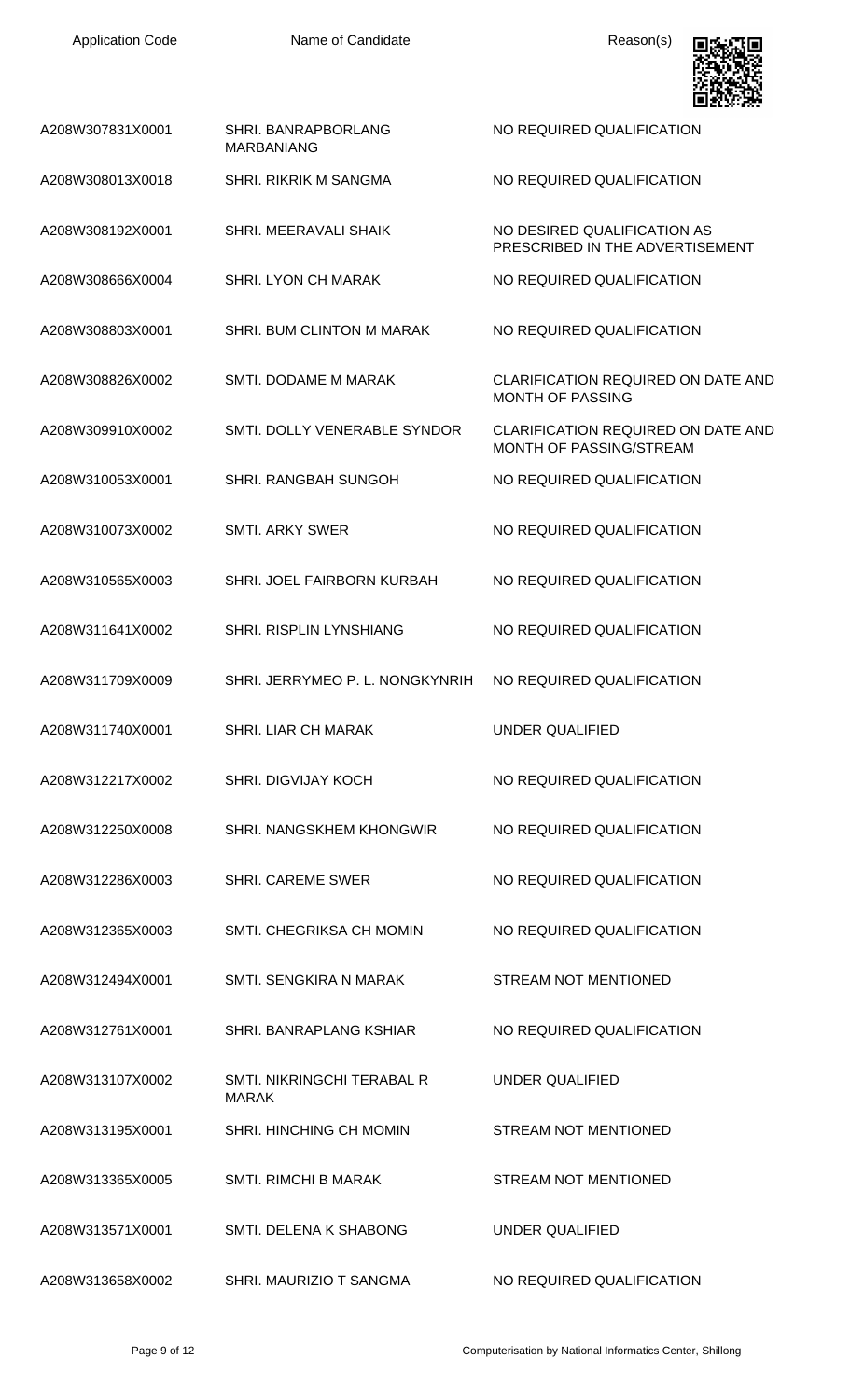| <b>Application Code</b> | Name of Candidate                           | Reason(s)                                                            |
|-------------------------|---------------------------------------------|----------------------------------------------------------------------|
| A208W313950X0009        | <b>SHRI. SANKI YOUMI LAMIN</b>              | NO REQUIRED QUALIFICATION                                            |
| A208W314287X0004        | <b>SHRI. STELY KHARBULI</b>                 | <b>STREAM NOT MENTIONED</b>                                          |
| A208W314391X0005        | SHRI. MEBANRILANG RYMBAI                    | NO REQUIRED QUALIFICATION                                            |
| A208W314407X0004        | SHRI. MARKSLEY R LYNGKHOL                   | NO REQUIRED QUALIFICATION                                            |
| A208W314450X0003        | SMTI, JANE RIPAMCHI AGITOK<br><b>SANGMA</b> | NO REQUIRED QUALIFICATION                                            |
| A208W314647X0001        | SHRI. PYNSHAIBORMI SYNGKON                  | <b>STREAM NOT MENTIONED</b>                                          |
| A208W314700X0001        | SHRI. RIJIED PDANG                          | NO REQUIRED QUALIFICATION                                            |
| A208W314743X0001        | SHRI. GASRANG G MOMIN                       | <b>STREAM NOT MENTIONED</b>                                          |
| A208W315311X0001        | SMTI. BIDAHUN KHONGSIT                      | <b>CLARIFICATION REQUIRED ON DATE AND</b><br><b>MONTH OF PASSING</b> |
| A208W315506X0019        | SHRI. EFFREY ANDY KHARBULI                  | NO REQUIRED QUALIFICATION                                            |
| A208W315676X0018        | <b>SHRI. DOUGLASSING DISIAR</b>             | NO REQUIRED QUALIFICATION                                            |
| A208W315830X0003        | <b>SMTI. MAIAKINI BAREH</b>                 | NO REQUIRED QUALIFICATION                                            |
| A208W317047X0001        | <b>SHRI. SANTOSH KUMAR</b>                  | <b>OVERAGED</b>                                                      |
| A208W317496X0003        | SMTI. WYZYNA NEVADA N SANGMA                | <b>UNDER QUALIFIED</b>                                               |
| A208W317618X0002        | SHRI. BANAJIT PATHAK                        | <b>STREAM NOT MENTIONED</b>                                          |
| A208W317697X0002        | SMTI. DARISKHEM PYNGROPE                    | NO REQUIRED QUALIFICATION                                            |
| A208W318266X0005        | SMTI. JUBABMILEKINI SHADAP                  | NO REQUIRED QUALIFICATION                                            |
| A208W318378X0001        | SHRI. SENGPRANG A SANGMA                    | NO REQUIRED QUALIFICATION                                            |
| A208W318465X0001        | <b>SHRI. JERICHO SUMER</b>                  | <b>UNDER QUALIFIED</b>                                               |
| A208W318545X0002        | SMTI. BRENDY CHISIL N MARAK                 | <b>STREAM NOT MENTIONED</b>                                          |
| A208W318652X0001        | SHRI. TERING D MOMIN                        | <b>STREAM NOT MENTIONED</b>                                          |
| A208W318665X0007        | SHRI. BANKYRSHAN WAHLANG                    | NO REQUIRED QUALIFICATION                                            |
| A208W319164X0006        | <b>SHRI. BRIJUNG MOMIN</b>                  | <b>STREAM NOT MENTIONED</b>                                          |
| A208W320041X0001        | SHRI. HENRY MILLER CH MARAK                 | STREAM NOT MENTIONED                                                 |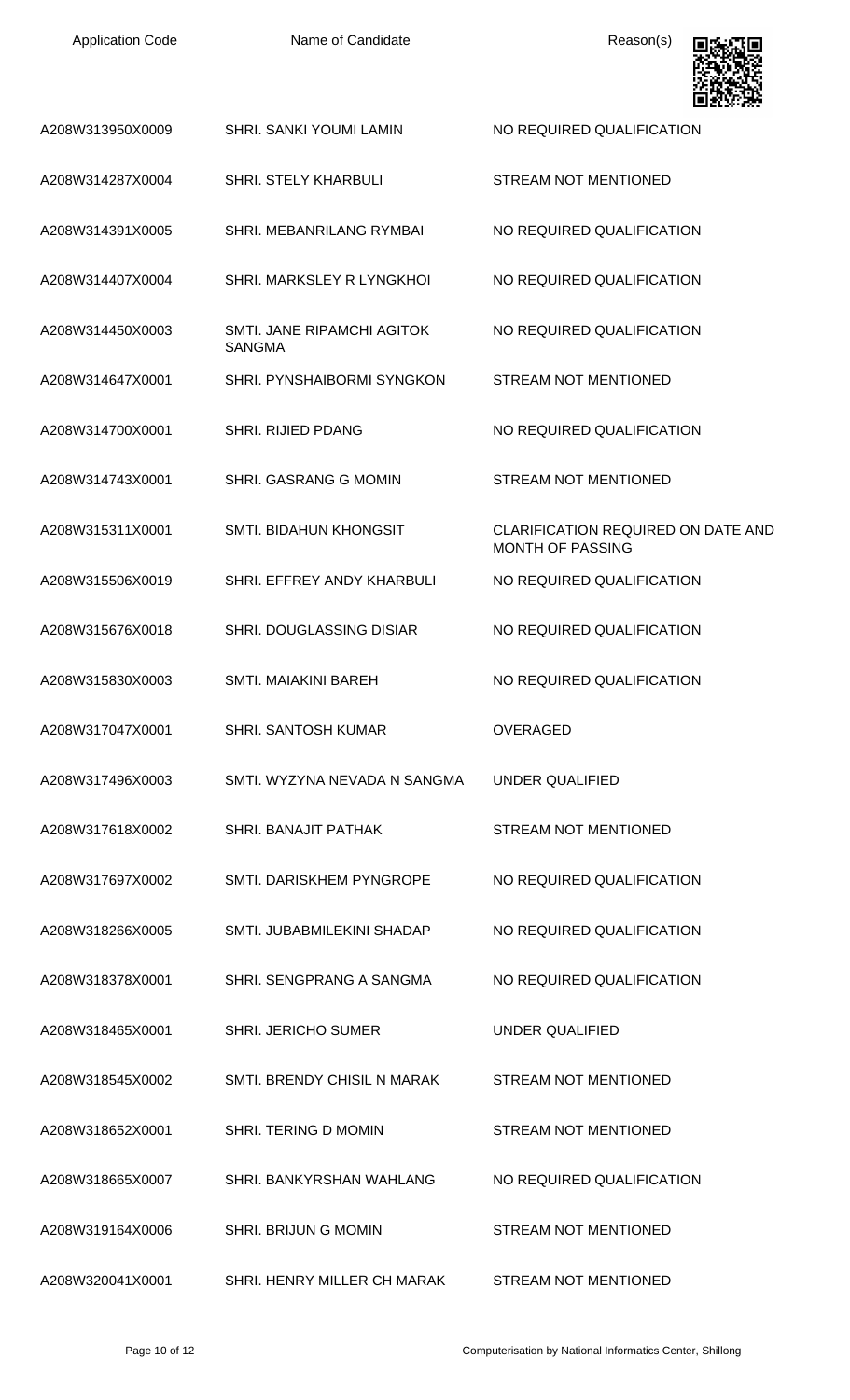| <b>Application Code</b> | Name of Candidate                                 | Reason(s)                                                            |
|-------------------------|---------------------------------------------------|----------------------------------------------------------------------|
| A208W320385X0001        | SMTI. FERRYLYNE KHARBUDON                         | <b>STREAM NOT MENTIONED</b>                                          |
| A208W320599X0002        | SHRI. KYRPANG KHARBANI                            | NO REQUIRED QUALIFICATION                                            |
| A208W321850X0004        | <b>SHRI. SCUTAR PHAWA</b>                         | NO REQUIRED QUALIFICATION                                            |
| A208W322008X0001        | <b>SHRI. DUNISHAN SUIAM</b>                       | <b>STREAM NOT MENTIONED</b>                                          |
| A208W322368X0010        | SHRI. ISO SENGCHANG R MARAK                       | <b>CLARIFICATION REQUIRED ON DATE AND</b><br><b>MONTH OF PASSING</b> |
| A208W322382X0001        | <b>SMTI. NATASHA HAJONG</b>                       | NO REQUIRED QUALIFICATION                                            |
| A208W322530X0005        | SMTI, PHLARIMON PATHAW                            | <b>OVERAGED</b>                                                      |
| A208W322563X0010        | SHRI. WEBSTARFIELD PALIAR                         | NO REQUIRED QUALIFICATION                                            |
| A208W323369X0002        | SHRI. JULIUS RYNTATHIANG                          | <b>STREAM NOT CLEAR</b>                                              |
| A208W323918X0015        | <b>SHRI, SANDON K BANI</b>                        | NO REQUIRED QUALIFICATION                                            |
| A208W323939X0002        | <b>SHRI. PRIUS MAWLONG</b>                        | CLARIFICATION REQUIRED ON DATE AND<br><b>MONTH OF PASSING</b>        |
| A208W324283X0001        | SHRI. TITU CH MARAK                               | STREAM NOT MENTIONED                                                 |
| A208W324363X0001        | SHRI. CRAFTMANDO KURBAH                           | NO REQUIRED QUALIFICATION                                            |
| A208W324558X0005        | SMTI, VALENTINA BAREH                             | NO REQUIRED QUALIFICATION                                            |
| A208W324775X0001        | SMTI, PHIBANSYRPAI WAHLANG                        | NO REQUIRED QUALIFICATION                                            |
| A208W324868X0002        | SHRI. PYNHUNLANG PATHAW                           | <b>STREAM NOT MENTIONED</b>                                          |
| A208W324929X0001        | SMTI. BALARIHUN MAWTYLLUP                         | <b>STREAM NOT MENTIONED</b>                                          |
| A208W325406X0010        | SHRI. TENGSAN M MARAK                             | <b>STREAM NOT CLEAR</b>                                              |
| A208W325434X0005        | SMTI. BIGINCHI NENGMINZA<br><b>SANGMA</b>         | NO REQUIRED QUALIFICATION                                            |
| A208W325951X0001        | SHRI. WELBORN BOLWARI MARAK                       | NO REQUIRED SUBJECT                                                  |
| A208W326107X0002        | SHRI. RAYMOND SAUNDERS<br><b>ISAACSON WAHLANG</b> | <b>QUALIFICATION NOT CLEAR</b>                                       |
| A208W327685X0002        | SHRI. MEBANDA KHARDUIA                            | NO REQUIRED QUALIFICATION                                            |
| A208W328866X0001        | SHRI. MARKUS LEPCHA DIENGDOH                      | NO REQUIRED QUALIFICATION                                            |
| A208W329110X0001        | SMTI. DONA THREBIAN CH MARAK                      | STREAM NOT MENTIONED                                                 |